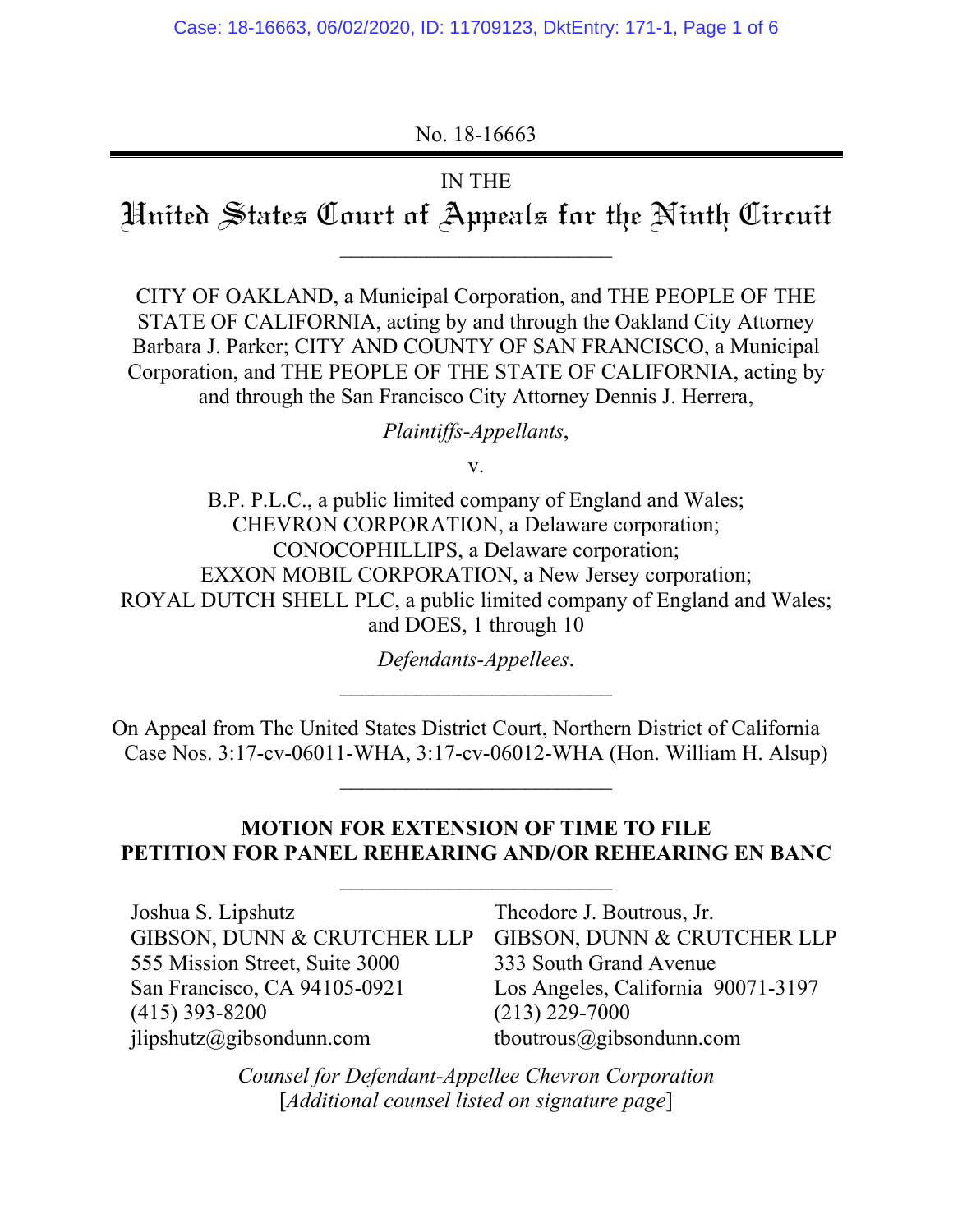#### Case: 18-16663, 06/02/2020, ID: 11709123, DktEntry: 171-1, Page 2 of 6

Pursuant to Federal Rule of Appellate Procedure 26(b), Defendants-Appellees respectfully move for an extension of 30 days to file a petition for panel rehearing and/or rehearing en banc. This Court issued its opinion on May 26, 2020, and any rehearing petition is currently due on June 9, 2020. This motion, if granted, would extend the time for filing the petition to Thursday, July 9, 2020.

There is good cause to extend the deadline for filing a petition for panel rehearing and/or rehearing en banc. Defendants-Appellees are currently considering whether to file a petition for panel rehearing and/or rehearing en banc or, in the alternative, whether to file a petition for writ of certiorari in the United States Supreme Court. If Defendants-Appellees decide to file a petition for panel rehearing and/or rehearing en banc, they intend to file a single petition on behalf of all Defendants-Appellees. Moreover, Defendants-Appellees are coordinating this decision with the numerous additional Defendants-Appellants who are considering whether to seek rehearing or, in the alternative, a writ of certiorari in the United States Supreme Court in *County of San Mateo v. Chevron Corp.*, Nos. 18-15499+ (9th Cir.), which was decided by the same panel and on the same day as this appeal. An extension of time beyond the 14 days allotted by Federal Rules of Appellate Procedure  $35(c)$  and  $40(a)(1)$  is necessary to prepare any petition and to ensure coordination among all of the relevant parties.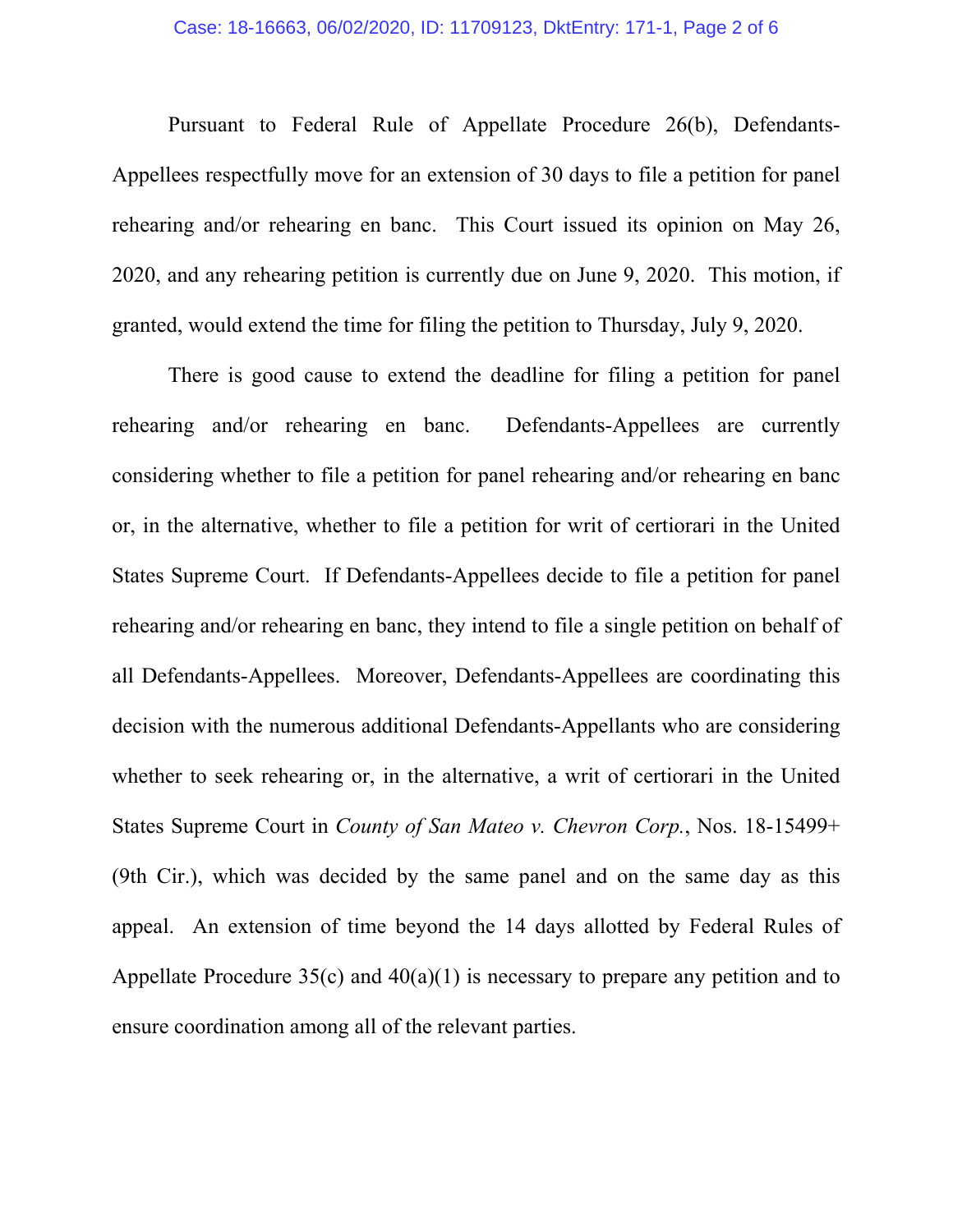#### Case: 18-16663, 06/02/2020, ID: 11709123, DktEntry: 171-1, Page 3 of 6

An extension would not prejudice any other party. The district court found that it had jurisdiction under 28 U.S.C. § 1331 and dismissed this action for failure to state a claim and, as to four defendants, for lack of personal jurisdiction. Although the panel vacated the district court's jurisdictional holding, it did not preclude the district court from finding jurisdiction on other grounds, nor did it address the district court's findings that Plaintiffs failed to state a viable claim on the merits and that the court lacked personal jurisdiction over four defendants.

Undersigned counsel has exercised diligence and will file any rehearing petition within the time requested. Defendants-Appellees have not made a previous request for an extension of time within which to file a petition for panel rehearing and/or rehearing en banc.

Undersigned counsel has conferred with opposing counsel about this motion. Opposing counsel do not oppose this motion for an extension.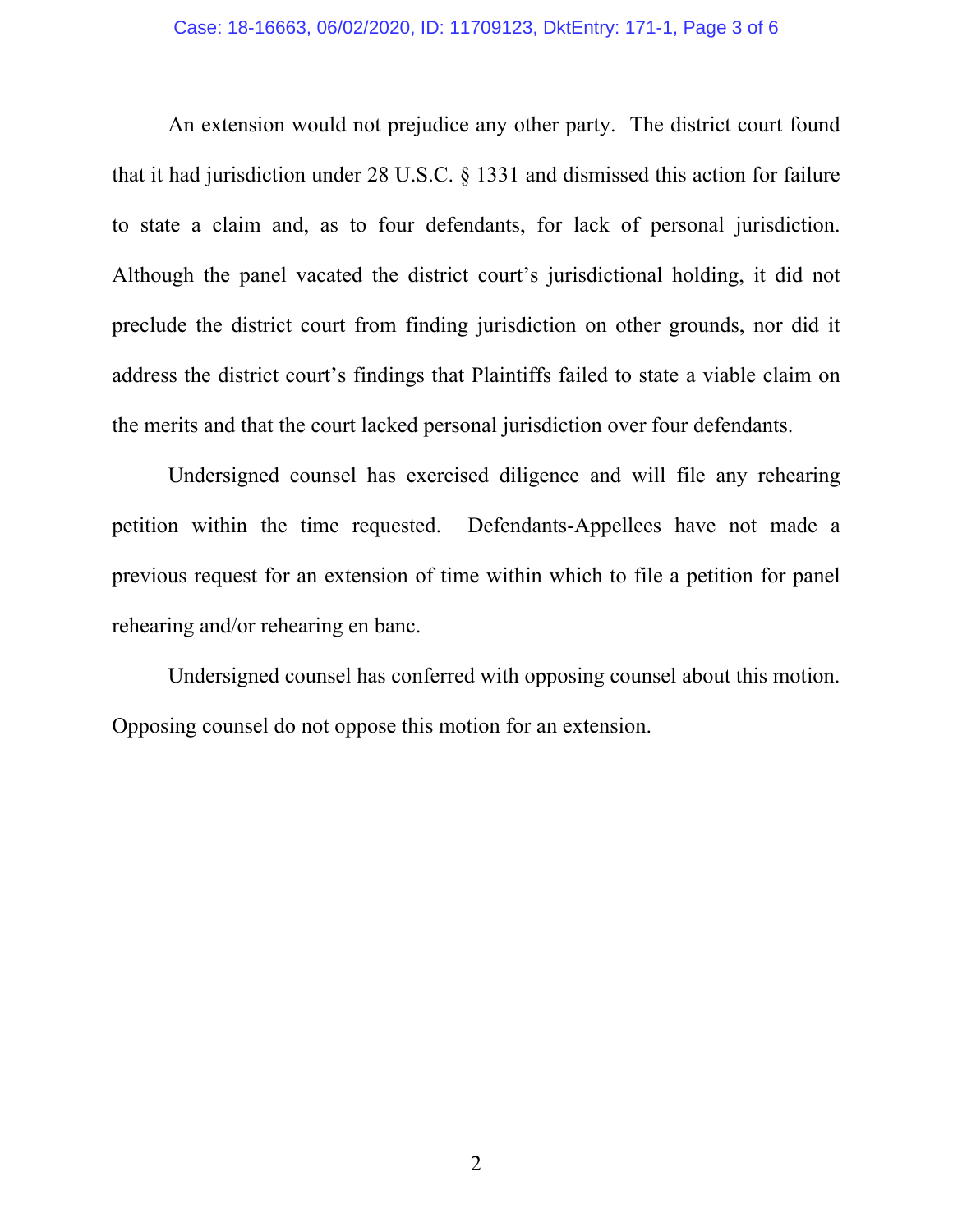Joshua S. Lipshutz GIBSON, DUNN & CRUTCHER LLP 555 Mission Street, Suite 3000 San Francisco, CA 94105-0921 Telephone: (415) 393-8200 E-Mail: jlipshutz@gibsondunn.com

Neal S. Manne Johnny W. Carter Erica Harris Steven Shepard SUSMAN GODFREY LLP 1000 Louisiana, Suite 5100 Houston, TX 77002 Telephone: (713) 651-9366 Facsimile: (713) 654-6666 E-mail: nmanne@susmangodfrey.com E-mail: jcarter@susmangodfrey.com E-mail: eharris@susmangodfrey.com E-mail: shepard@susmangodfrey.com

Dated: June 2, 2020 Respectfully submitted,

### \*\*s/ *Theodore J. Boutrous, Jr.*

Theodore J. Boutrous, Jr. GIBSON, DUNN & CRUTCHER LLP 333 South Grand Avenue Los Angeles, California 90071-3197 Telephone: (213) 229-7000 Email: tboutrous@gibsondunn.com

Andrea E. Neuman William E. Thomson GIBSON, DUNN & CRUTCHER LLP 333 South Grand Avenue Los Angeles, CA 90071 Telephone: (213) 229-7000 Facsimile: (213) 229-7520 E-mail: aneuman@gibsondunn.com E-mail: wthomson@gibsondunn.com

Herbert J. Stern Joel M. Silverstein STERN & KILCULLEN, LLC 325 Columbia Turnpike, Suite 110 Florham Park, NJ 07932-0992 Telephone: (973) 535-1900 Facsimile: (973) 535-9664 E-mail: hstern@sgklaw.com E-mail: jsilverstein@sgklaw.com

## *Attorneys for Defendant-Appellee CHEVRON CORPORATION*

*\*\** Pursuant to Ninth Circuit L.R. 25- 5(e), counsel attests that all other parties on whose behalf the filing is submitted concur in the filing's contents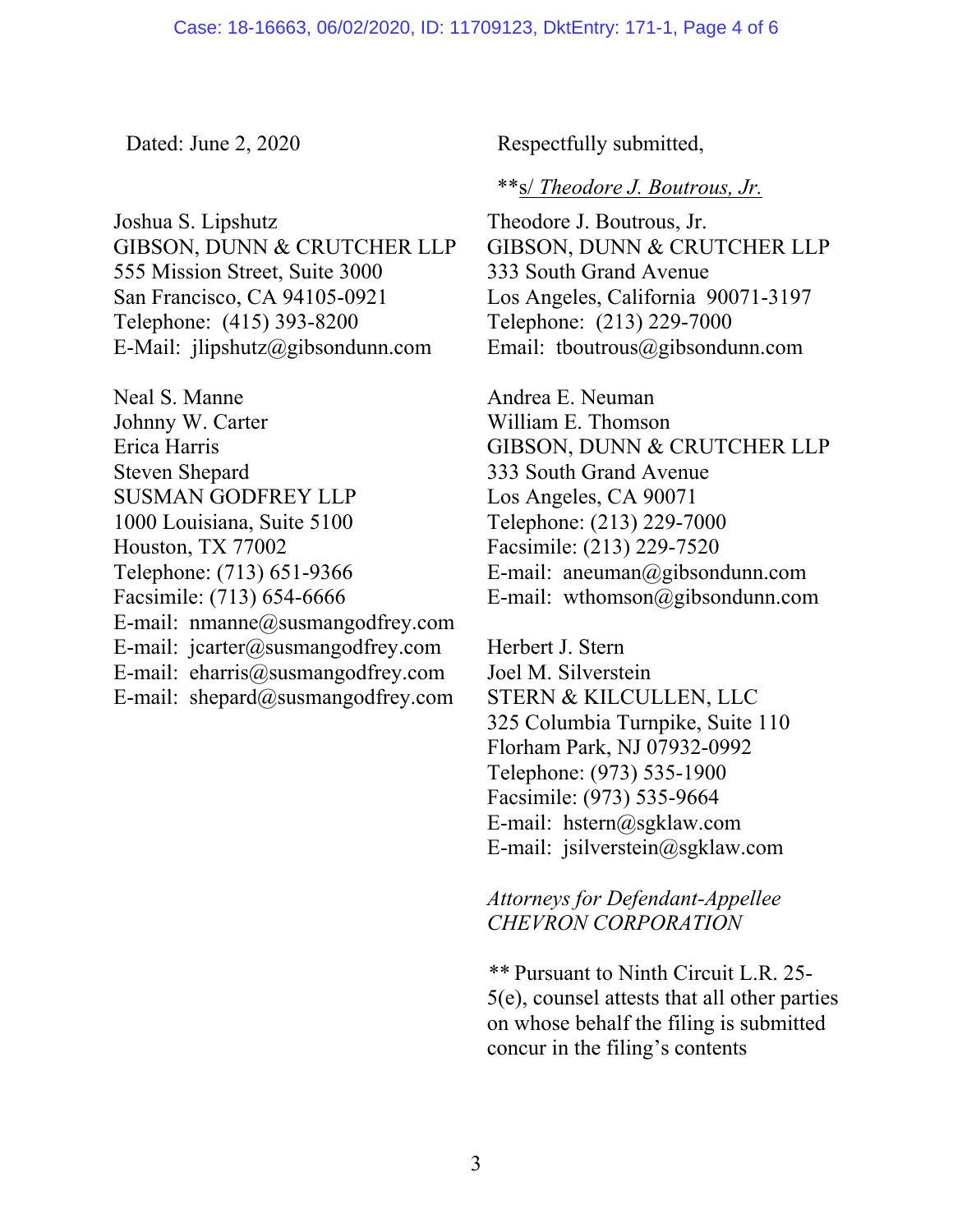### By: */s/ Jonathan W. Hughes*

Jonathan W. Hughes ARNOLD & PORTER KAYE SCHOLER LLP Three Embarcadero Center, 10th Floor San Francisco, California 94111-4024 Telephone: (415) 471-3100 Facsimile: (415) 471-3400 E-mail: jonathan.hughes@apks.com

Matthew T. Heartney John D. Lombardo ARNOLD & PORTER KAYE SCHOLER LLP 777 South Figueroa Street, 44th Floor Los Angeles, California 90017-5844 Telephone: (213) 243-4000 Facsimile: (213) 243-4199 E-mail: matthew.heartney@apks.com E-mail: john.lombardo@apks.com

Philip H. Curtis Nancy Milburn ARNOLD & PORTER KAYE SCHOLER LLP 250 West 55th Street New York, NY 10019-9710 Telephone: (212) 836-8383 Facsimile: (212) 715-1399 E-mail: philip.curtis@apks.com E-mail: nancy.milburn@apks.com

*Attorneys for Defendant BP P.L.C.*

By: */s/ Sean C. Grimsley*

Sean C. Grimsley Jameson R. Jones BARTLIT BECK LLP 1801 Wewatta St., Suite 1200 Denver, Colorado 80202 Telephone: 303-592-3123 Facsimile: 303-592-3140 Email: sean.grimsley@bartlitbeck.com Email: jameson.jones@bartlitbeck.com

Megan R. Nishikawa Nicholas A. Miller-Stratton KING & SPALDING LLP 101 Second Street, Suite 2300 San Francisco, California 94105 Telephone: (415) 318-1200 Facsimile: (415) 318-1300 Email: mnishikawa@kslaw.com Email: nstratton@kslaw.com

Tracie J. Renfroe Carol M. Wood KING & SPALDING LLP 1100 Louisiana Street, Suite 4000 Houston, Texas 77002 Telephone: (713) 751-3200 Facsimile: (713) 751-3290 Email: trenfroe@kslaw.com Email: cwood@kslaw.com

*Attorneys for Defendants CONOCOPHILLIPS*